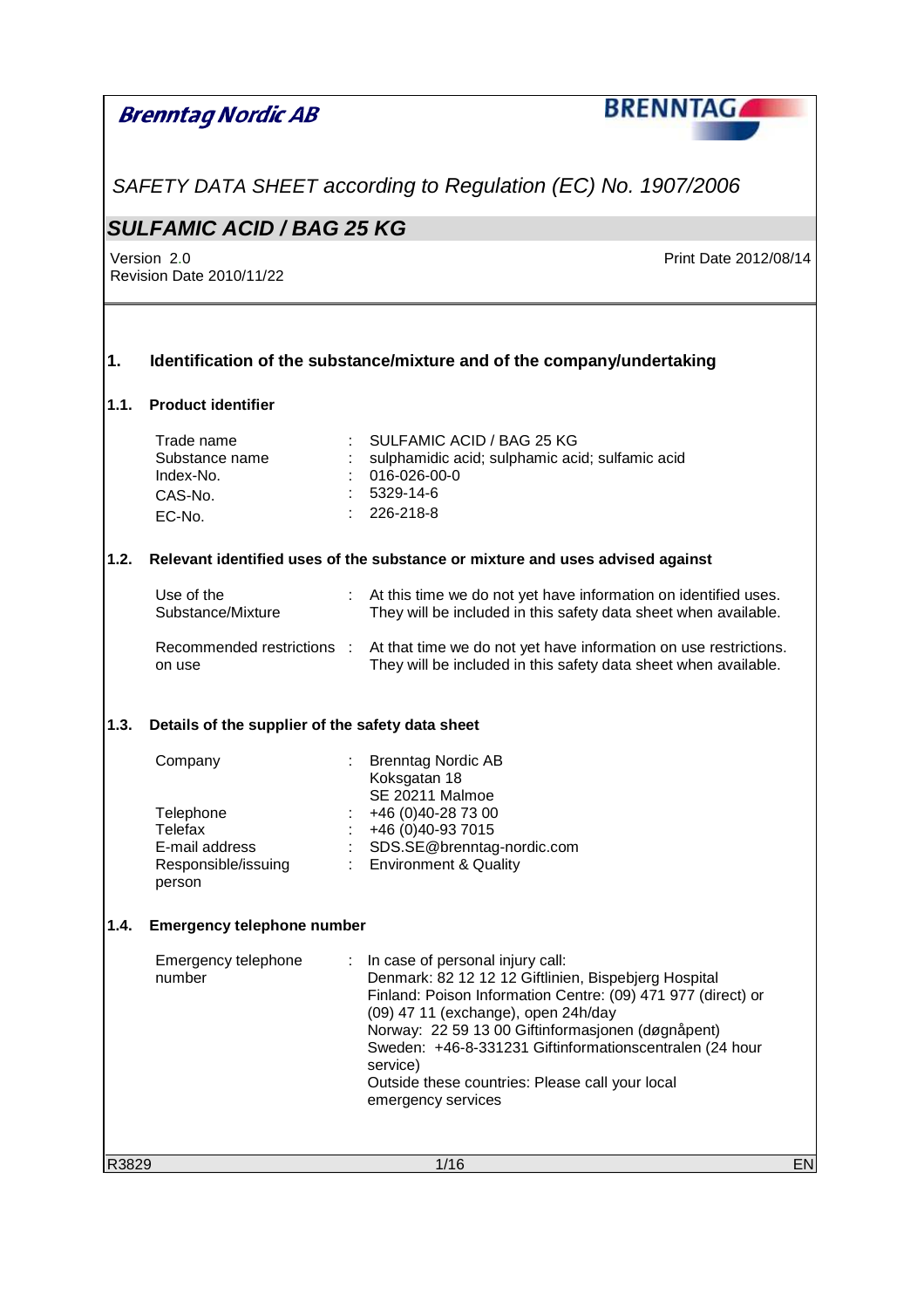

SAFETY DATA SHEET according to Regulation (EC) No. 1907/2006

# **SULFAMIC ACID / BAG 25 KG**

Version 2.0 Print Date 2012/08/14 Revision Date 2010/11/22

## **2. Hazards identification**

### **2.1. Classification of the substance or mixture**

## **Classification according to Regulation (EC) No 1272/2008**

|                                      | <b>REGULATION (EC) No 1272/2008</b> |                      |                             |  |
|--------------------------------------|-------------------------------------|----------------------|-----------------------------|--|
| <b>Hazard class</b>                  | <b>Hazard category</b>              | <b>Target Organs</b> | <b>Hazard</b><br>statements |  |
| Serious eye damage/eye<br>irritation | Category 2                          |                      | H319                        |  |
| <b>Skin corrosion/irritation</b>     | Category 2                          |                      | H315                        |  |
| <b>Chronic aquatic toxicity</b>      | Category 3                          |                      | H412                        |  |

For the full text of the H-Statements mentioned in this Section, see Section 16.

## **Classification according to EU Directives 67/548/EEC or 1999/45/EC**

| Directive 67/548/EEC or 1999/45/EC |                     |  |
|------------------------------------|---------------------|--|
| Hazard symbol / Category of danger | <b>Risk phrases</b> |  |
| Irritant (Xi)                      | R36/38              |  |
|                                    | R52, R53            |  |

For the full text of the R-phrases mentioned in this Section, see Section 16.

#### **Most important adverse effects**  Human Health : See section 11 for toxicological information. No further information available. Physical and chemical hazards : See section 9 for physicochemical information. No further information available.

| Potential environmental | $\therefore$ See section 12 for environmental information. |
|-------------------------|------------------------------------------------------------|
| effects                 | No further information available.                          |

#### **2.2. Label elements**

|       | Labelling according to Regulation (EC) No 1272/2008 |     |
|-------|-----------------------------------------------------|-----|
| R3829 | 2/16                                                | ENl |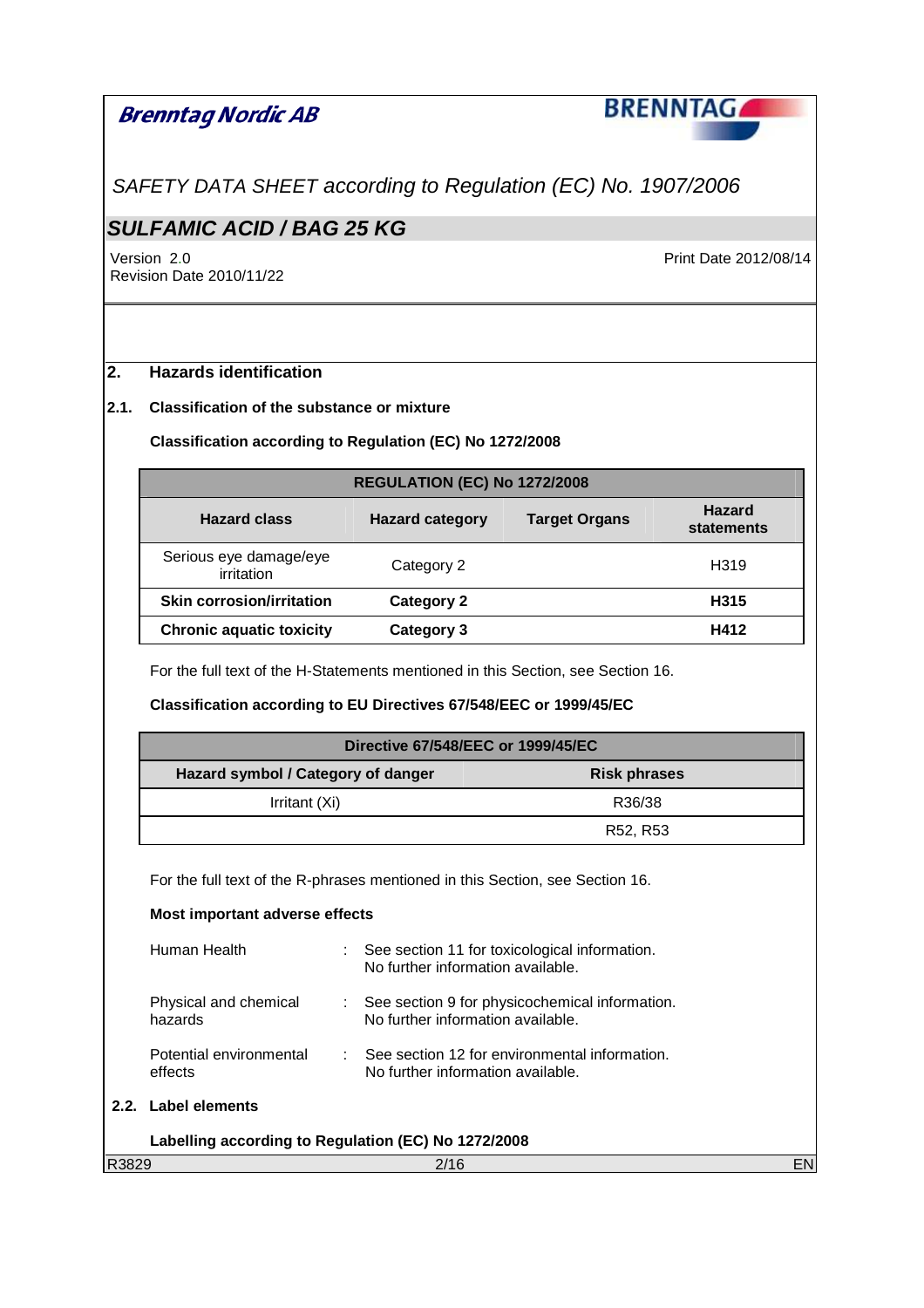|       | <b>Brenntag Nordic AB</b>                                                       |   |                                                      | <b>BRENNTAG</b>                                                                                                                                                                                                                                                  |
|-------|---------------------------------------------------------------------------------|---|------------------------------------------------------|------------------------------------------------------------------------------------------------------------------------------------------------------------------------------------------------------------------------------------------------------------------|
|       |                                                                                 |   |                                                      | SAFETY DATA SHEET according to Regulation (EC) No. 1907/2006                                                                                                                                                                                                     |
|       | <b>SULFAMIC ACID / BAG 25 KG</b>                                                |   |                                                      |                                                                                                                                                                                                                                                                  |
|       | Version 2.0<br>Revision Date 2010/11/22                                         |   |                                                      | Print Date 2012/08/14                                                                                                                                                                                                                                            |
|       | Hazard symbols                                                                  |   |                                                      |                                                                                                                                                                                                                                                                  |
|       | Signal word                                                                     |   | Warning                                              |                                                                                                                                                                                                                                                                  |
|       | <b>Hazard statements</b>                                                        |   | H319<br>H315<br>H412                                 | Causes serious eye irritation.<br>Causes skin irritation.<br>Harmful to aquatic life with long lasting<br>effects.                                                                                                                                               |
|       | Precautionary statements                                                        |   |                                                      |                                                                                                                                                                                                                                                                  |
|       | Prevention                                                                      |   | P <sub>280</sub><br>P273                             | Wear protective gloves/ protective clothing/<br>eye protection/ face protection.<br>Avoid release to the environment.                                                                                                                                            |
|       | Response                                                                        |   | $P305 + P351 + P338$<br>$P337 + P313$<br>P302 + P352 | IF IN EYES: Rinse cautiously with<br>water for several minutes. Remove contact<br>lenses, if present and easy to do. Continue<br>rinsing.<br>If eye irritation persists: Get medical advice/<br>attention.<br>IF ON SKIN: Wash with plenty of soap and<br>water. |
|       | Disposal                                                                        | ÷ | P <sub>501</sub>                                     | Dispose of contents/ container to an<br>approved waste disposal plant.                                                                                                                                                                                           |
|       | Hazardous components which must be listed on the label:<br>I · sulphamidic acid |   |                                                      |                                                                                                                                                                                                                                                                  |
| 2.3.  | <b>Other hazards</b>                                                            |   |                                                      |                                                                                                                                                                                                                                                                  |
|       | No other information is available.                                              |   |                                                      |                                                                                                                                                                                                                                                                  |
| R3829 |                                                                                 |   | 3/16                                                 | <b>EN</b>                                                                                                                                                                                                                                                        |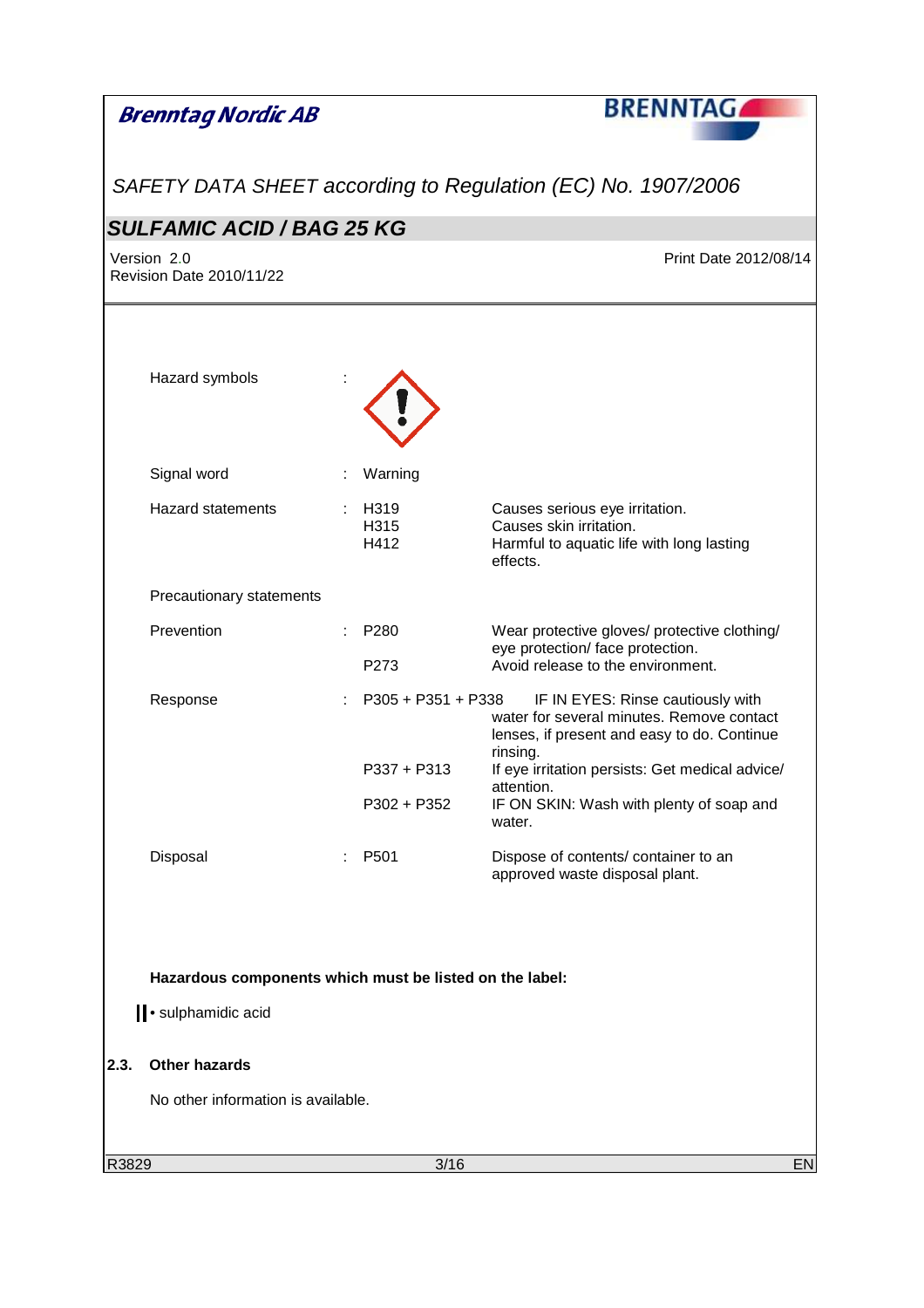SAFETY DATA SHEET according to Regulation (EC) No. 1907/2006

# **SULFAMIC ACID / BAG 25 KG**

Version 2.0 Print Date 2012/08/14 Revision Date 2010/11/22

## **3. Composition/information on ingredients**

#### **3.1. Substances**

| <b>Chemical Name</b> |           | <b>Identification Number</b> | Amount [%] |
|----------------------|-----------|------------------------------|------------|
| sulphamidic acid     | Index-No. | 016-026-00-0                 |            |
|                      | CAS-No.   | $: 5329-14-6$                | $>= 99$    |
|                      | EC-No.    | $: 226-218-8$                |            |

## **4. First aid measures**

## **4.1 Description of first aid measures**

|       | General advice          | : Remove from exposure, lie down. Remove to fresh air. Take<br>off contaminated clothing and shoes immediately. Consult a<br>physician.           |    |
|-------|-------------------------|---------------------------------------------------------------------------------------------------------------------------------------------------|----|
|       | If inhaled              | : Remove to fresh air. Give oxygen. Consult a physician.                                                                                          |    |
|       | In case of skin contact | : Wash off immediately with soap and plenty of water. Obtain<br>medical attention.                                                                |    |
|       | In case of eye contact  | : Rinse immediately with plenty of water, also under the eyelids,<br>for at least 5 minutes. Consult a physician.                                 |    |
|       | If swallowed            | : Clean mouth with water and drink afterwards plenty of water.<br>Call a physician immediately. Do not induce vomiting without<br>medical advice. |    |
| 4.2   |                         | Most important symptoms and effects, both acute and delayed                                                                                       |    |
|       | Symptoms                | : No further information available.                                                                                                               |    |
|       | Effects                 | : No further information available.                                                                                                               |    |
| R3829 |                         | 4/16                                                                                                                                              | EN |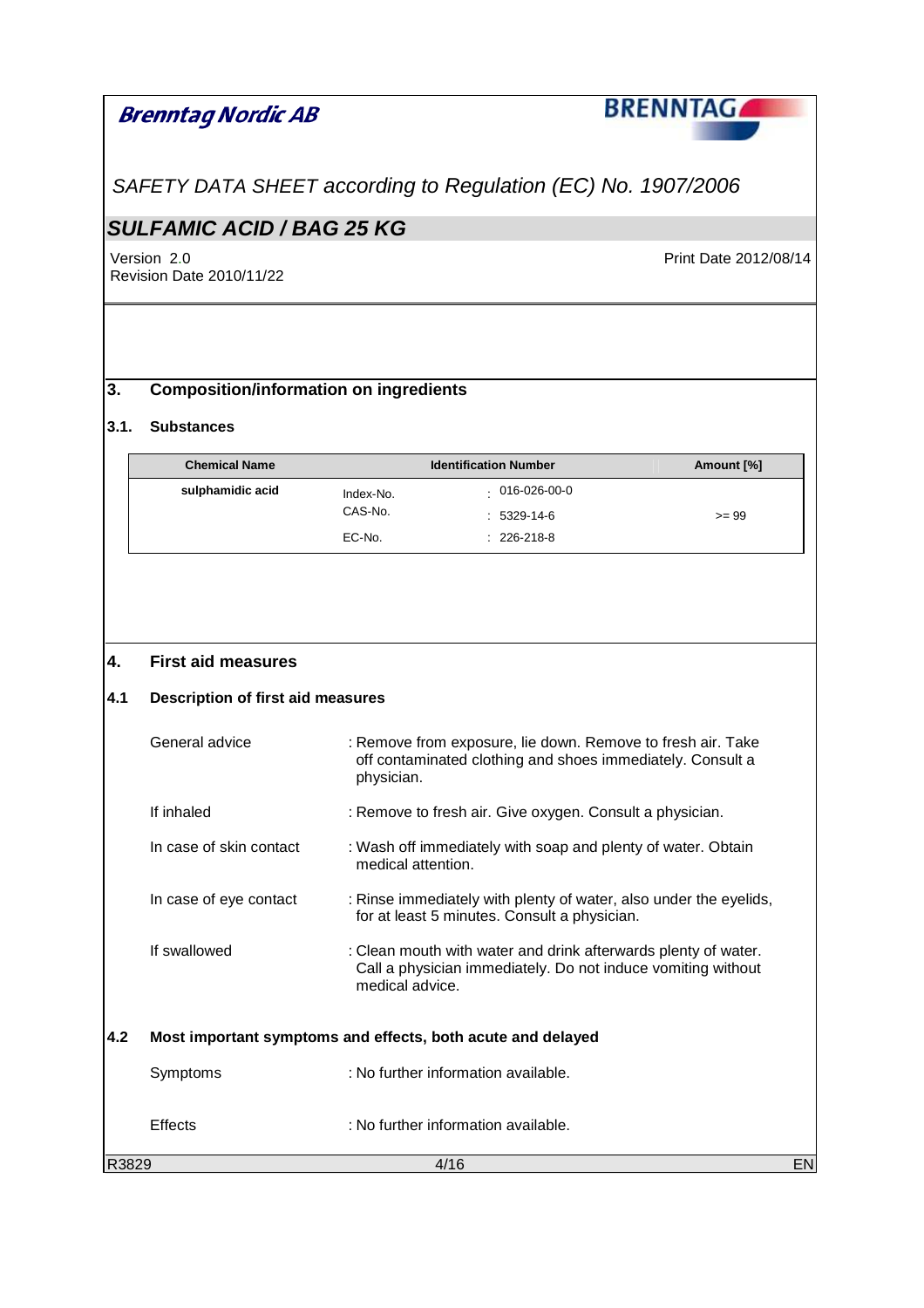|       | Brenntag Nordic AB                                | <b>BRENNTAGA</b>                                                                                                                                                                                                           |
|-------|---------------------------------------------------|----------------------------------------------------------------------------------------------------------------------------------------------------------------------------------------------------------------------------|
|       |                                                   |                                                                                                                                                                                                                            |
|       |                                                   | SAFETY DATA SHEET according to Regulation (EC) No. 1907/2006                                                                                                                                                               |
|       | <b>SULFAMIC ACID / BAG 25 KG</b>                  |                                                                                                                                                                                                                            |
|       | Version 2.0<br>Revision Date 2010/11/22           | Print Date 2012/08/14                                                                                                                                                                                                      |
| 4.3   |                                                   | Indication of immediate medical attention and special treatment needed                                                                                                                                                     |
|       | Treatment                                         | : Treat symptomatically.<br>No further information available.                                                                                                                                                              |
| 5.    | <b>Fire-fighting measures</b>                     |                                                                                                                                                                                                                            |
| 5.1.  | <b>Extinguishing media</b>                        |                                                                                                                                                                                                                            |
|       | Suitable extinguishing<br>media                   | : Use extinguishing measures that are appropriate to local<br>circumstances and the surrounding environment.<br>The product itself does not burn.                                                                          |
|       | Unsuitable extinguishing<br>media                 | : No information available.                                                                                                                                                                                                |
| 5.2.  |                                                   | Special hazards arising from the substance or mixture                                                                                                                                                                      |
|       | Specific hazards during fire<br>fighting          | : In case of fire hazardous decomposition products may be<br>produced such as:<br>Sulphur oxides<br>nitrogen oxides (NOx)<br>Ammonia                                                                                       |
| 5.3.  | <b>Advice for firefighters</b>                    |                                                                                                                                                                                                                            |
|       | Special protective<br>equipment for fire-fighters | In the event of fire, wear self-contained breathing apparatus.<br>Wear appropriate body protection (full protective suit)                                                                                                  |
|       | Further information                               | Collect contaminated fire extinguishing water separately. This<br>must not be discharged into drains.                                                                                                                      |
| 6.    | <b>Accidental release measures</b>                |                                                                                                                                                                                                                            |
| 6.1   |                                                   | Personal precautions, protective equipment and emergency procedures                                                                                                                                                        |
|       | Personal precautions                              | : Use personal protective equipment. Keep people away from<br>and upwind of spill/leak. Avoid dust formation. Provide<br>adequate ventilation. Avoid contact with skin and eyes. For<br>personal protection see section 8. |
| R3829 |                                                   | 5/16<br>EN                                                                                                                                                                                                                 |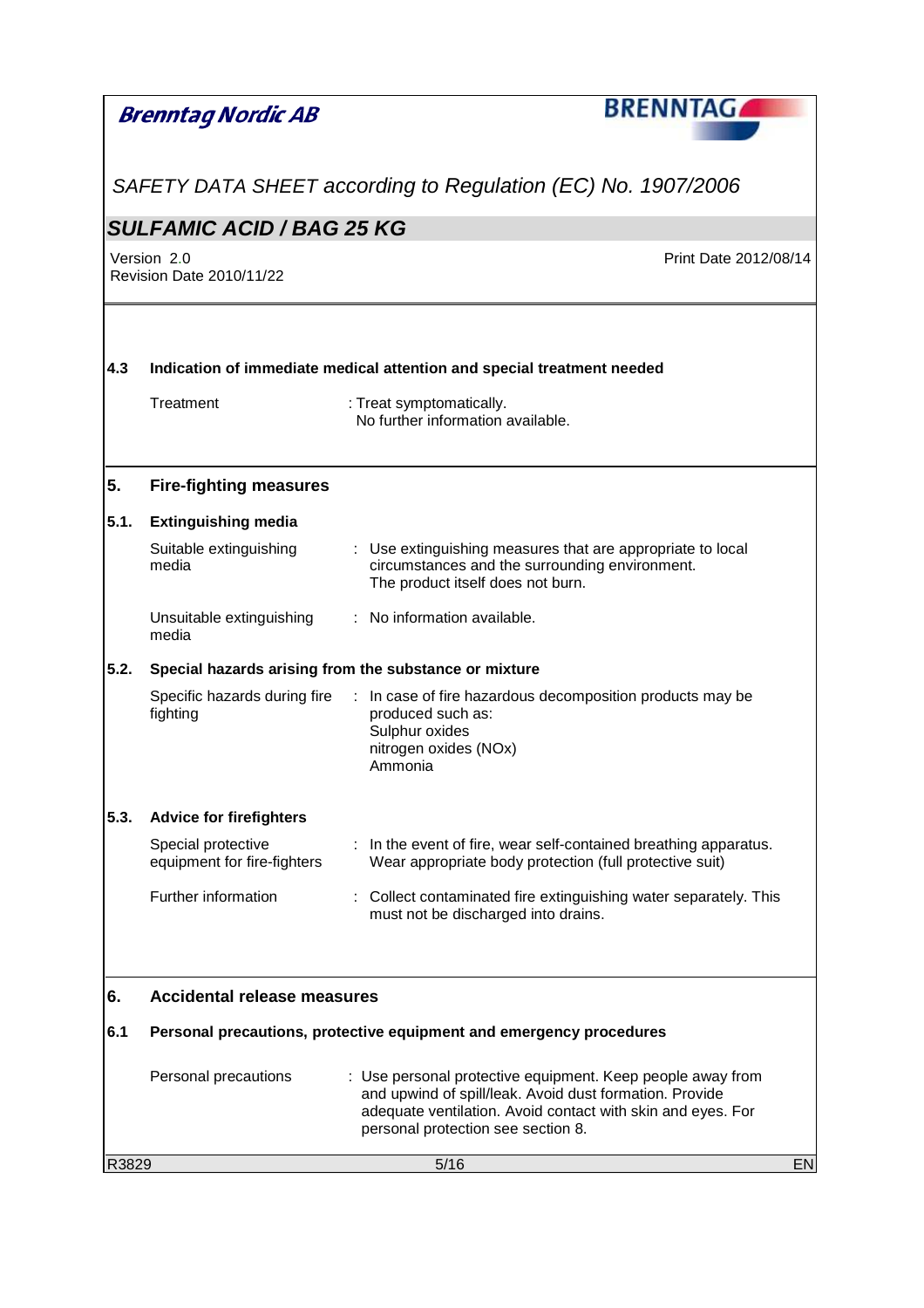|       | Brenntag Nordic AB                                          | <b>BRENNTAG</b>                                                                                                                                                                                                                                                                                                                |    |
|-------|-------------------------------------------------------------|--------------------------------------------------------------------------------------------------------------------------------------------------------------------------------------------------------------------------------------------------------------------------------------------------------------------------------|----|
|       |                                                             | SAFETY DATA SHEET according to Regulation (EC) No. 1907/2006                                                                                                                                                                                                                                                                   |    |
|       | <b>SULFAMIC ACID / BAG 25 KG</b>                            |                                                                                                                                                                                                                                                                                                                                |    |
|       | Version 2.0<br>Revision Date 2010/11/22                     | Print Date 2012/08/14                                                                                                                                                                                                                                                                                                          |    |
| 6.2   | <b>Environmental precautions</b>                            |                                                                                                                                                                                                                                                                                                                                |    |
|       | Environmental precautions                                   | : Do not flush into surface water or sanitary sewer system.<br>If the product contaminates rivers and lakes or drains inform<br>respective authorities.                                                                                                                                                                        |    |
| 6.3   |                                                             | Methods and materials for containment and cleaning up                                                                                                                                                                                                                                                                          |    |
|       | Methods and materials for<br>containment and cleaning<br>up | : Use mechanical handling equipment. Dispose of in<br>accordance with local regulations.                                                                                                                                                                                                                                       |    |
|       | Further information                                         | : Treat recovered material as described in the section "Disposal<br>considerations".                                                                                                                                                                                                                                           |    |
| 6.4   | Reference to other sections                                 |                                                                                                                                                                                                                                                                                                                                |    |
|       | For personal protection see section 8.                      |                                                                                                                                                                                                                                                                                                                                |    |
| 7.    | <b>Handling and storage</b>                                 |                                                                                                                                                                                                                                                                                                                                |    |
| 7.1   | <b>Precautions for safe handling</b>                        |                                                                                                                                                                                                                                                                                                                                |    |
|       | Advice on safe handling                                     | Keep container tightly closed. Avoid dust formation. Provide<br>appropriate exhaust ventilation at places where dust is formed.<br>Emergency eye wash fountains and emergency showers<br>should be available in the immediate vicinity. Remove all<br>sources of ignition. Do not smoke.                                       |    |
|       | Hygiene measures                                            | : Take off all contaminated clothing immediately. Do not breathe<br>dust or spray mist. Avoid contact with the skin and the eyes.<br>Keep away from food, drink and animal feedingstuffs. Smoking,<br>eating and drinking should be prohibited in the application area.<br>Wash hands before breaks and at the end of workday. |    |
| 7.2   |                                                             | Conditions for safe storage, including any incompatibilities                                                                                                                                                                                                                                                                   |    |
| R3829 |                                                             | 6/16                                                                                                                                                                                                                                                                                                                           | EN |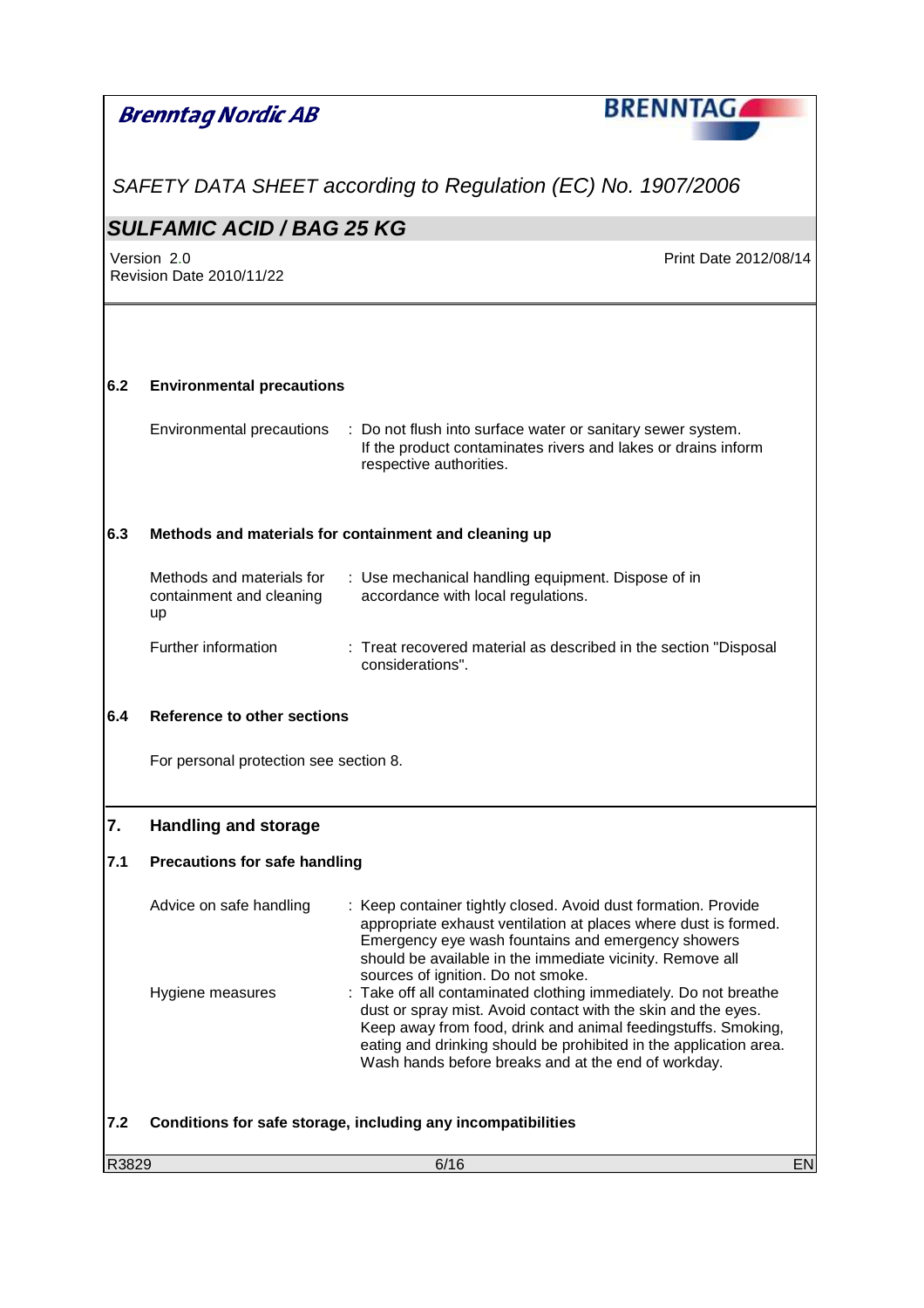|       | <b>Brenntag Nordic AB</b>                          | <b>BRENNTAG</b>                                                                                                                       |           |
|-------|----------------------------------------------------|---------------------------------------------------------------------------------------------------------------------------------------|-----------|
|       |                                                    |                                                                                                                                       |           |
|       |                                                    | SAFETY DATA SHEET according to Regulation (EC) No. 1907/2006                                                                          |           |
|       | <b>SULFAMIC ACID / BAG 25 KG</b>                   |                                                                                                                                       |           |
|       | Version 2.0<br><b>Revision Date 2010/11/22</b>     | Print Date 2012/08/14                                                                                                                 |           |
|       |                                                    |                                                                                                                                       |           |
|       |                                                    |                                                                                                                                       |           |
|       | Advice on protection<br>against fire and explosion | : Gives off hydrogen by reaction with metals. Risk of explosion.                                                                      |           |
|       | Further information on<br>storage conditions       | : Keep tightly closed in a dry and cool place. Keep away from<br>direct sunlight. Keep away from sources of ignition - No<br>smoking. |           |
|       | German storage class                               | : 8 Corrosive Substances                                                                                                              |           |
| 7.3   | Specific end uses                                  |                                                                                                                                       |           |
|       | Specific use(s)                                    | : No information available.                                                                                                           |           |
|       |                                                    |                                                                                                                                       |           |
| 8.    | <b>Exposure controls/personal protection</b>       |                                                                                                                                       |           |
| 8.1.  | <b>Control parameters</b>                          |                                                                                                                                       |           |
|       |                                                    | <b>Other OELs</b>                                                                                                                     |           |
|       | (Additional)<br>Information                        | Contains no substances with occupational exposure limit values.                                                                       |           |
| 8.2.  | <b>Exposure controls</b>                           |                                                                                                                                       |           |
|       | <b>Engineering measures</b>                        |                                                                                                                                       |           |
|       |                                                    | Refer to protective measures listed in sections 7 and 8.                                                                              |           |
|       | Personal protective equipment                      |                                                                                                                                       |           |
|       | <b>Respiratory protection</b>                      |                                                                                                                                       |           |
|       | Advice                                             | Dust-mask                                                                                                                             |           |
| R3829 |                                                    | 7/16                                                                                                                                  | <b>EN</b> |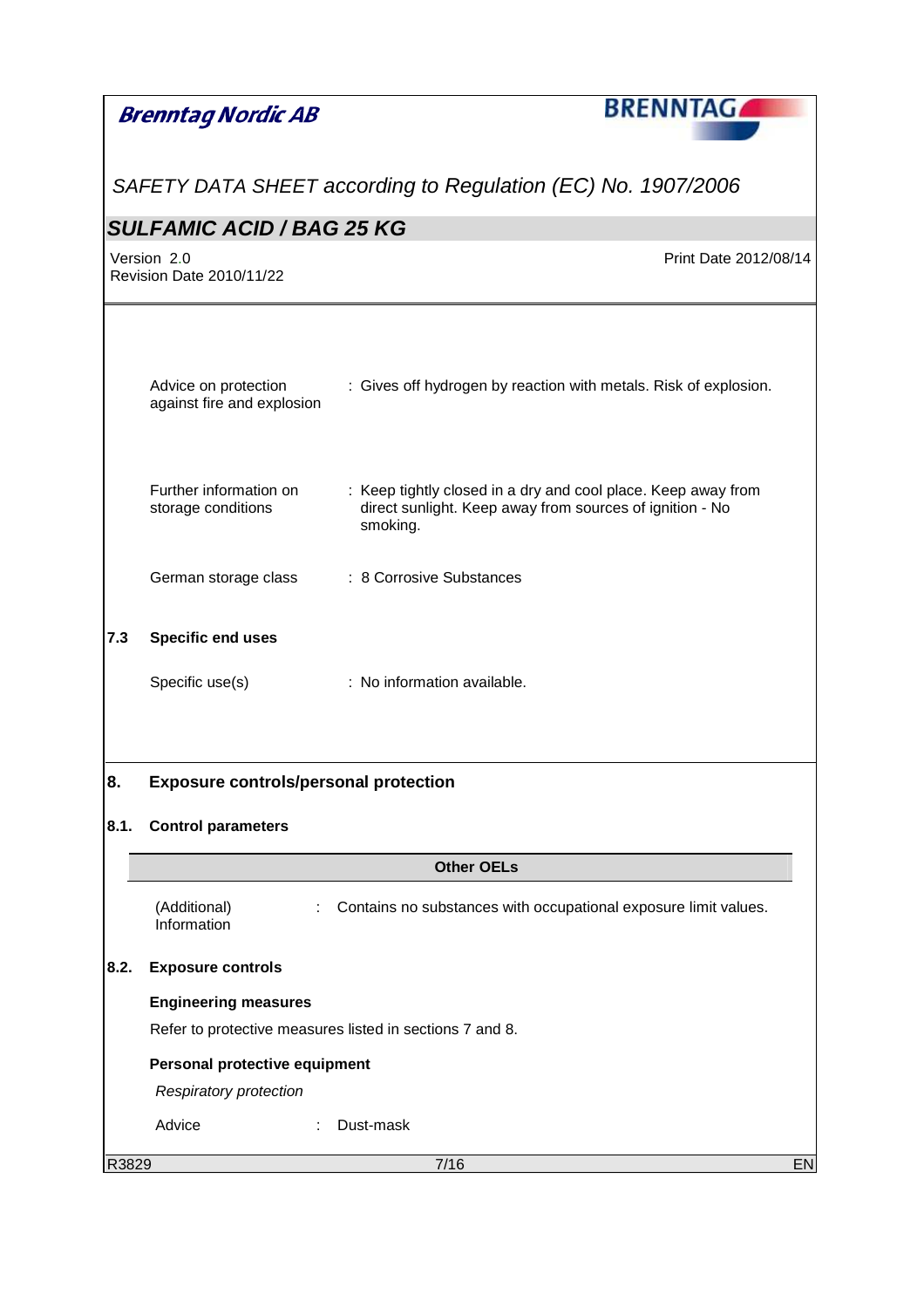|       | <b>Brenntag Nordic AB</b>               |    | <b>BRENNTAG</b>                                                                                                                                                                                                                                                                                                                                        |
|-------|-----------------------------------------|----|--------------------------------------------------------------------------------------------------------------------------------------------------------------------------------------------------------------------------------------------------------------------------------------------------------------------------------------------------------|
|       |                                         |    | SAFETY DATA SHEET according to Regulation (EC) No. 1907/2006                                                                                                                                                                                                                                                                                           |
|       | <b>SULFAMIC ACID / BAG 25 KG</b>        |    |                                                                                                                                                                                                                                                                                                                                                        |
|       | Version 2.0<br>Revision Date 2010/11/22 |    | Print Date 2012/08/14                                                                                                                                                                                                                                                                                                                                  |
|       | Hand protection                         |    |                                                                                                                                                                                                                                                                                                                                                        |
|       | Advice                                  |    | Wear suitable gloves.<br>The following information applies to aqueous, saturated solutions.<br>Take note of the information given by the producer concerning<br>permeability and break through times, and of special workplace<br>conditions (mechanical strain, duration of contact).<br>Protective gloves should be replaced at first signs of wear. |
|       | Material                                |    | natural rubber                                                                                                                                                                                                                                                                                                                                         |
|       | Gloves                                  |    | $:$ > 8 h                                                                                                                                                                                                                                                                                                                                              |
|       | Glove thickness                         |    | $0.5$ mm                                                                                                                                                                                                                                                                                                                                               |
|       | Material                                |    | polychloroprene                                                                                                                                                                                                                                                                                                                                        |
|       | Gloves                                  |    | > 8 h                                                                                                                                                                                                                                                                                                                                                  |
|       | Glove thickness                         | ÷. | $0.5$ mm                                                                                                                                                                                                                                                                                                                                               |
|       | Eye protection                          |    |                                                                                                                                                                                                                                                                                                                                                        |
|       | Advice                                  |    | Tightly fitting safety goggles                                                                                                                                                                                                                                                                                                                         |
|       | Skin and body<br>protection             |    |                                                                                                                                                                                                                                                                                                                                                        |
|       | Advice                                  |    | Use protective skin cream before handling the product.<br>Wear suitable protective clothing.                                                                                                                                                                                                                                                           |
|       | <b>Environmental exposure controls</b>  |    |                                                                                                                                                                                                                                                                                                                                                        |
|       | General advice                          |    | Do not flush into surface water or sanitary sewer system.<br>If the product contaminates rivers and lakes or drains inform<br>respective authorities.                                                                                                                                                                                                  |
| 9.    | <b>Physical and chemical properties</b> |    |                                                                                                                                                                                                                                                                                                                                                        |
| 9.1.  |                                         |    | Information on basic physical and chemical properties                                                                                                                                                                                                                                                                                                  |
|       | Form                                    |    | solid                                                                                                                                                                                                                                                                                                                                                  |
| R3829 |                                         |    | 8/16<br>EN                                                                                                                                                                                                                                                                                                                                             |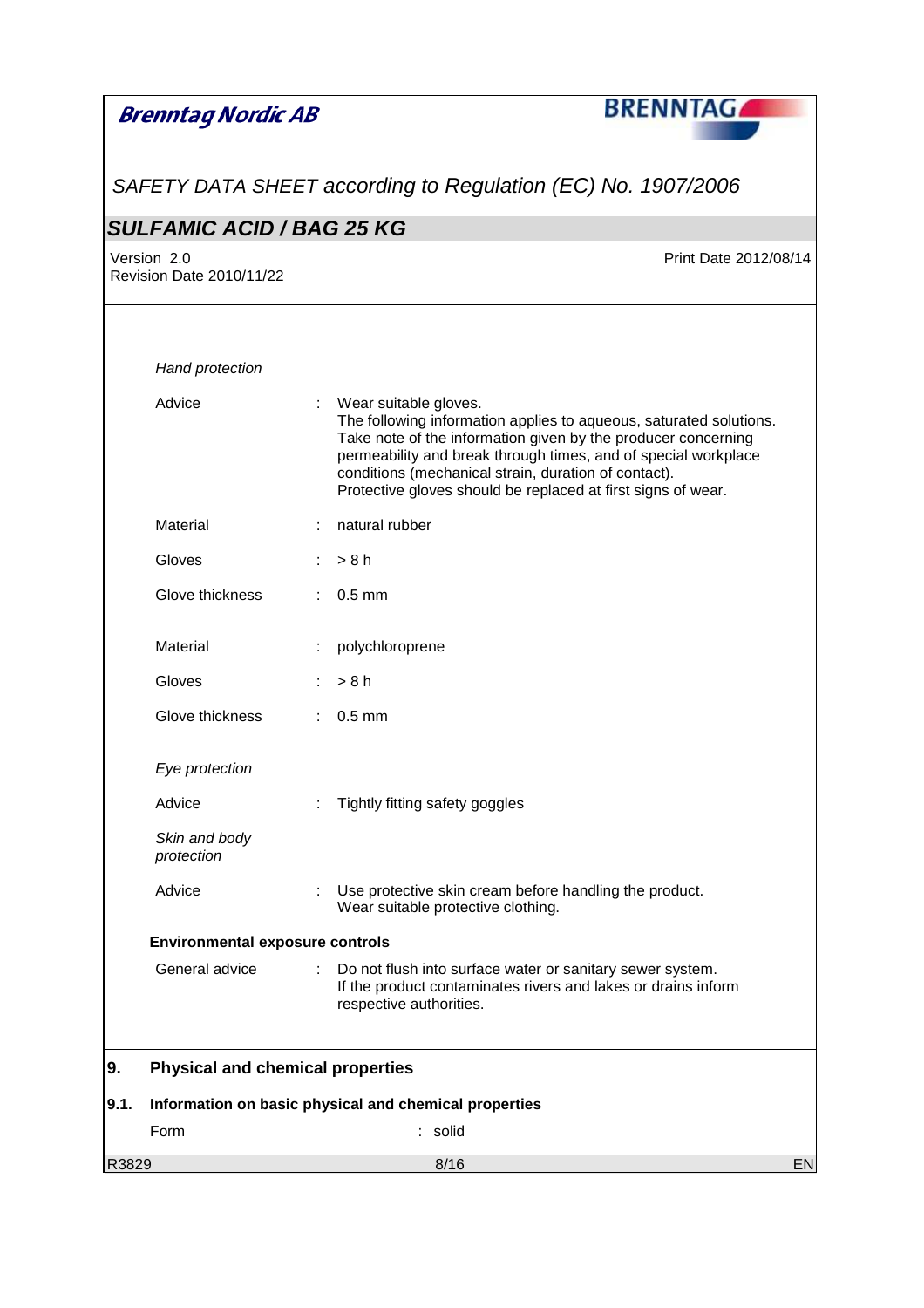

SAFETY DATA SHEET according to Regulation (EC) No. 1907/2006

## **SULFAMIC ACID / BAG 25 KG**

Revision Date 2010/11/22

Version 2.0 **Print Date 2012/08/14** 

|       | Colour                                 | : white                                                                     |           |
|-------|----------------------------------------|-----------------------------------------------------------------------------|-----------|
|       | Odour                                  | : odourless                                                                 |           |
|       | <b>Odour Threshold</b>                 | : Currently we do not have any Information from our                         |           |
|       | pH                                     | supplier about this.<br>: ca. 1.2<br>$10$ g/l<br>$20 \text{ C}$             |           |
|       | Freezing point                         | $:$ ca. 190 $\mathbb C$                                                     |           |
|       | Boiling point                          | : Currently we do not have any Information from our<br>supplier about this. |           |
|       | Flash point                            | : not applicable                                                            |           |
|       | Evaporation rate                       | : Currently we do not have any Information from our<br>supplier about this. |           |
|       | Flammability (solid, gas)              | : does not ignite                                                           |           |
|       | Upper explosion limit                  | : Currently we do not have any Information from our<br>supplier about this. |           |
|       | Lower explosion limit                  | : Currently we do not have any Information from our<br>supplier about this. |           |
|       | Vapour pressure                        | : Currently we do not have any Information from our<br>supplier about this. |           |
|       | Relative vapour density                | : Currently we do not have any Information from our<br>supplier about this. |           |
|       | Density                                | : $2.1$ g/cm3<br>20 °C                                                      |           |
|       | Water solubility                       | : 213 g/l<br>$20 \text{ }^{\circ}\text{C}$                                  |           |
|       | Partition coefficient: n-octanol/water | Currently we do not have any Information from our                           |           |
|       | Ignition temperature                   | supplier about this.<br>Currently we do not have any Information from our   |           |
|       | Thermal decomposition                  | supplier about this.<br>Currently we do not have any Information from our   |           |
|       | Viscosity, kinematic                   | supplier about this.<br>Currently we do not have any Information from our   |           |
| R3829 |                                        | 9/16                                                                        | <b>EN</b> |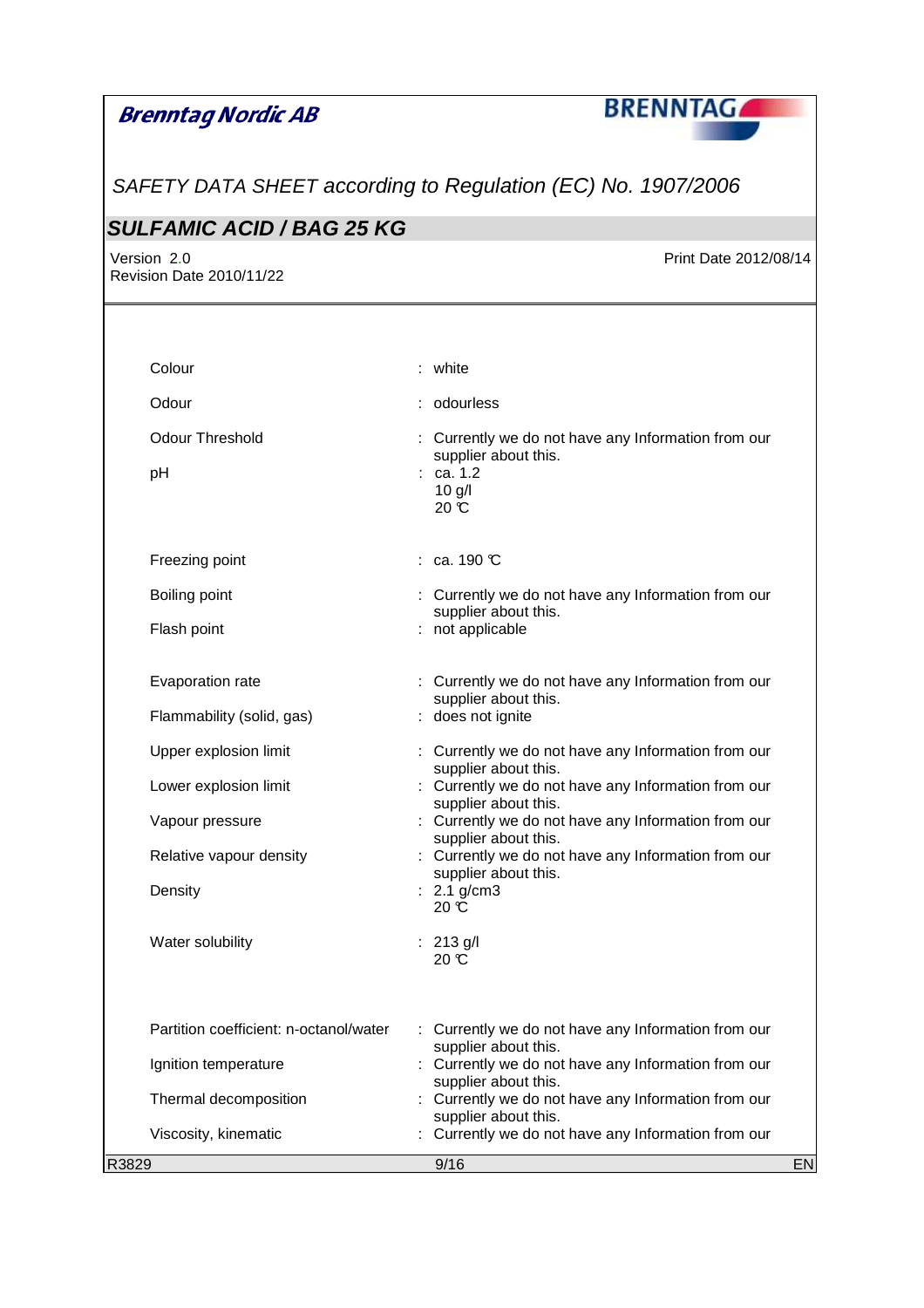|       | <b>Brenntag Nordic AB</b>                | <b>BRENNTAG</b>                                                                            |           |
|-------|------------------------------------------|--------------------------------------------------------------------------------------------|-----------|
|       |                                          |                                                                                            |           |
|       |                                          | SAFETY DATA SHEET according to Regulation (EC) No. 1907/2006                               |           |
|       | <b>SULFAMIC ACID / BAG 25 KG</b>         |                                                                                            |           |
|       | Version 2.0<br>Revision Date 2010/11/22  | Print Date 2012/08/14                                                                      |           |
|       |                                          | supplier about this.                                                                       |           |
|       | <b>Explosive properties</b>              | : Currently we do not have any Information from our<br>supplier about this.                |           |
|       | Oxidizing properties                     | : Currently we do not have any Information from our<br>supplier about this.                |           |
| 9.2   | <b>Other information</b>                 |                                                                                            |           |
|       | <b>Bulk density</b>                      | : $1,000 - 1,300$ kg/m3<br>$20 \text{ }^{\circ}\text{C}$                                   |           |
| 10.   | <b>Stability and reactivity</b>          |                                                                                            |           |
|       | 10.1. Reactivity                         |                                                                                            |           |
|       | Advice                                   | : No information available.                                                                |           |
|       | 10.2. Chemical stability                 |                                                                                            |           |
|       | Advice                                   | : No decomposition if stored and applied as directed.<br>No further information available. |           |
|       | 10.3. Possibility of hazardous reactions |                                                                                            |           |
|       | Hazardous reactions                      | : Incompatible with oxidizing agents. Hydrogen, by reaction with<br>metals                 |           |
|       | 10.4. Conditions to avoid                |                                                                                            |           |
|       | Conditions to avoid                      | : Extremes of temperature and direct sunlight.                                             |           |
|       | 10.5. Incompatible materials             |                                                                                            |           |
|       | Materials to avoid                       | : No information available.                                                                |           |
|       | 10.6. Hazardous decomposition products   |                                                                                            |           |
|       | Hazardous decomposition<br>products      | : nitrous gases<br>Ammonia<br>Sulphur oxides                                               |           |
| 11.   | <b>Toxicological information</b>         |                                                                                            |           |
|       |                                          |                                                                                            |           |
| R3829 |                                          | 10/16                                                                                      | <b>EN</b> |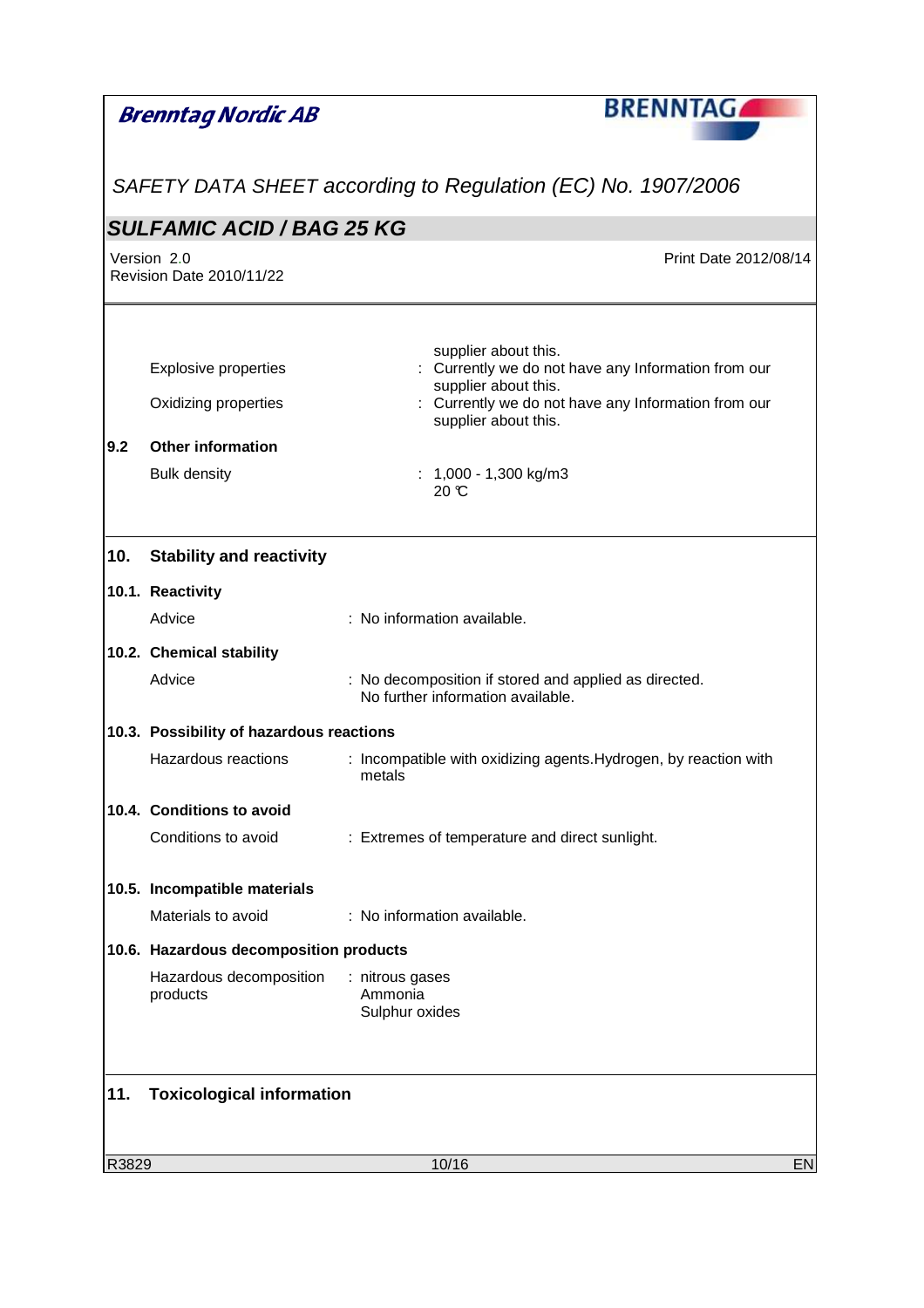| Brenntag Nordic AB                             |                             |                                                                                                                                                                                          | <b>BRENNTAGAL</b>     |
|------------------------------------------------|-----------------------------|------------------------------------------------------------------------------------------------------------------------------------------------------------------------------------------|-----------------------|
|                                                |                             |                                                                                                                                                                                          |                       |
|                                                |                             | SAFETY DATA SHEET according to Regulation (EC) No. 1907/2006                                                                                                                             |                       |
| <b>SULFAMIC ACID / BAG 25 KG</b>               |                             |                                                                                                                                                                                          |                       |
| Version 2.0<br><b>Revision Date 2010/11/22</b> |                             |                                                                                                                                                                                          | Print Date 2012/08/14 |
| 11.1. Information on toxicological effects     |                             |                                                                                                                                                                                          |                       |
|                                                | sulfamic acid               | Product: sulphamidic acid; sulphamic acid;                                                                                                                                               | CAS-No.<br>5329-14-6  |
|                                                |                             | <b>Further information</b>                                                                                                                                                               |                       |
| information                                    |                             | Other relevant toxicity : All numerical values for acute toxicity are calculated on the pure<br>substances.<br>Handle in accordance with good industrial hygiene and safety<br>practice. |                       |
|                                                | Component: sulphamidic acid |                                                                                                                                                                                          | CAS-No.<br>5329-14-6  |
| <b>Acute toxicity</b>                          |                             |                                                                                                                                                                                          |                       |
|                                                |                             | Oral                                                                                                                                                                                     |                       |
| Value type<br>Value<br>Species                 |                             | $\therefore$ LD50<br>3,160 mg/kg<br>rat                                                                                                                                                  |                       |
|                                                |                             | <b>Irritation</b>                                                                                                                                                                        |                       |
|                                                |                             | <b>Skin</b>                                                                                                                                                                              |                       |
| Species<br>Result<br>Method                    |                             | rabbit<br>Irritating to skin.<br><b>OECD Test Guideline 404</b>                                                                                                                          |                       |
|                                                |                             | <b>Eyes</b>                                                                                                                                                                              |                       |
| Species<br>Result<br>Method<br>Remarks         |                             | rabbit<br>Severe eye irritation<br><b>OECD Test Guideline 405</b><br>Risk of serious damage to eyes.                                                                                     |                       |
|                                                |                             | <b>Sensitisation</b>                                                                                                                                                                     |                       |
| R3829                                          |                             | 11/16                                                                                                                                                                                    | EN                    |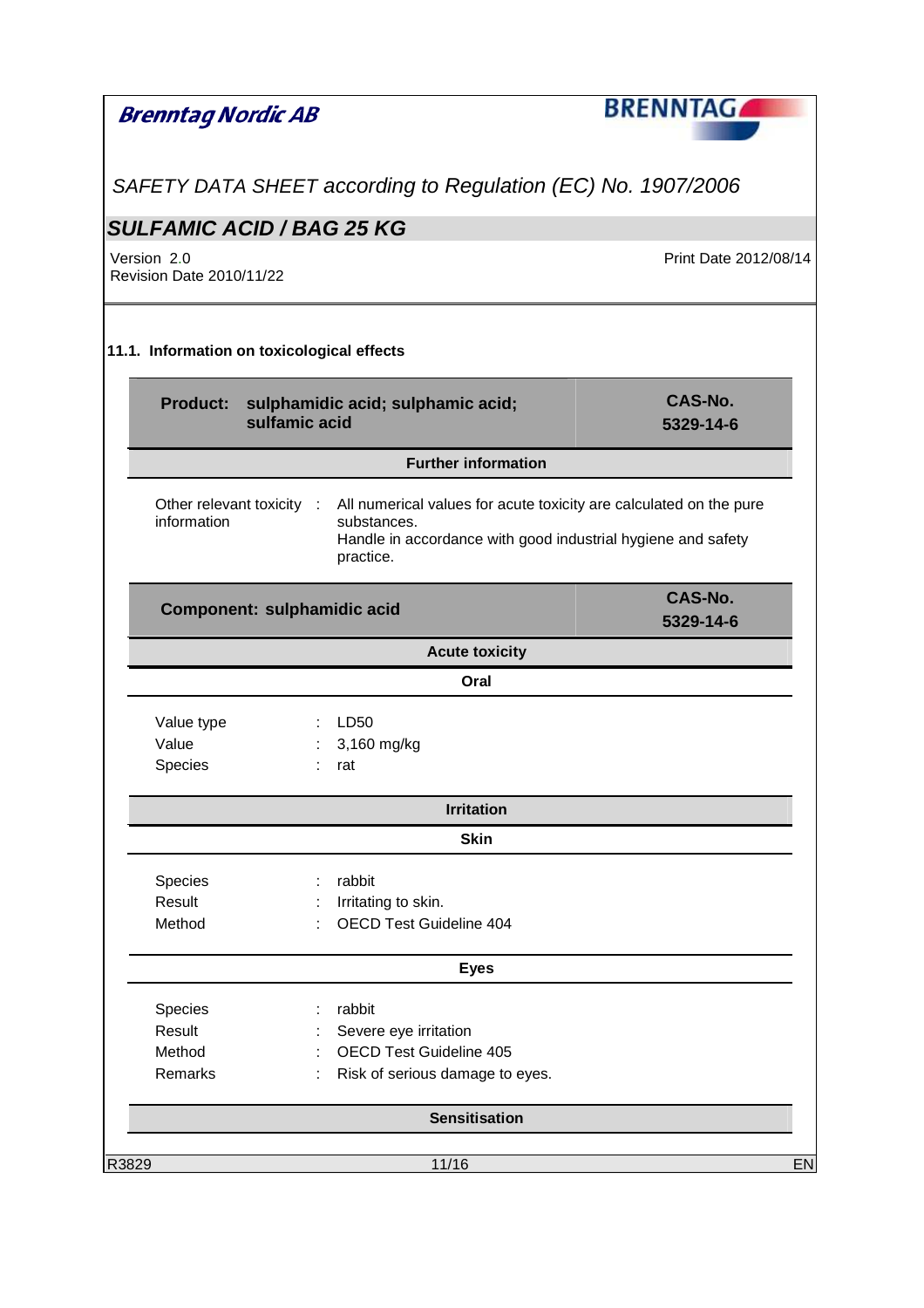| Brenntag Nordic AB                                                                                                                                                   | <b>BRENNTAG</b>                                                    |  |  |
|----------------------------------------------------------------------------------------------------------------------------------------------------------------------|--------------------------------------------------------------------|--|--|
|                                                                                                                                                                      |                                                                    |  |  |
| SAFETY DATA SHEET according to Regulation (EC) No. 1907/2006                                                                                                         |                                                                    |  |  |
| <b>SULFAMIC ACID / BAG 25 KG</b>                                                                                                                                     |                                                                    |  |  |
| Version 2.0<br><b>Revision Date 2010/11/22</b>                                                                                                                       | Print Date 2012/08/14                                              |  |  |
| Remarks                                                                                                                                                              | : Did not cause sensitization on laboratory animals.               |  |  |
| 12.<br><b>Ecological information</b>                                                                                                                                 |                                                                    |  |  |
| 12.1. Toxicity                                                                                                                                                       |                                                                    |  |  |
| Component: sulphamidic acid                                                                                                                                          | <b>CAS-No.</b><br>5329-14-6                                        |  |  |
|                                                                                                                                                                      | <b>Acute toxicity</b>                                              |  |  |
|                                                                                                                                                                      | Fish                                                               |  |  |
| Species<br>Pimephales promelas<br>$\mathbb{Z}^+$<br><b>Exposure Time</b><br>96 h<br>$\mathcal{L}^{\mathcal{L}}$ .<br>Value type<br><b>LC50</b><br>Value<br>70.3 mg/l |                                                                    |  |  |
|                                                                                                                                                                      | <b>Bacteria</b>                                                    |  |  |
| Species<br>: Pseudomonas putida<br>Exposure time<br>16 h<br><b>EC10</b><br>Value type<br>Value<br>$> 1,000$ mg/l                                                     |                                                                    |  |  |
| 12.2. Persistence and degradability                                                                                                                                  |                                                                    |  |  |
|                                                                                                                                                                      | <b>Persistence and degradability</b>                               |  |  |
| <b>CAS-No.</b><br>Component: sulphamidic acid<br>5329-14-6                                                                                                           |                                                                    |  |  |
| <b>Persistence and degradability</b>                                                                                                                                 |                                                                    |  |  |
| <b>Biodegradability</b>                                                                                                                                              |                                                                    |  |  |
| Remarks<br>inorganic substances.                                                                                                                                     | The methods for determining biodegradability are not applicable to |  |  |
| R3829<br>12/16                                                                                                                                                       | <b>EN</b>                                                          |  |  |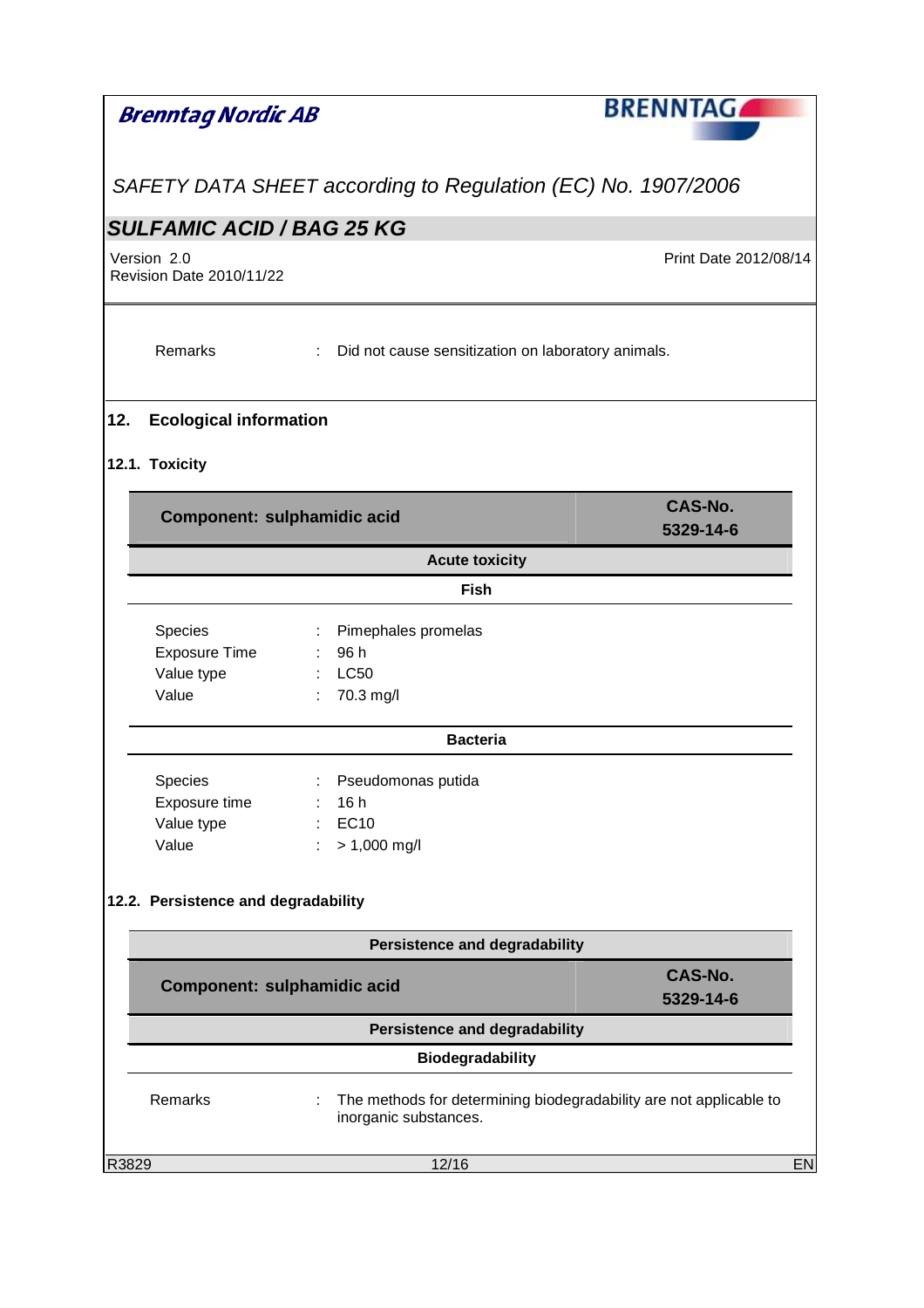| SAFETY DATA SHEET according to Regulation (EC) No. 1907/2006<br><b>SULFAMIC ACID / BAG 25 KG</b><br>Version 2.0<br>Print Date 2012/08/14<br>Revision Date 2010/11/22<br>12.3. Bioaccumulative potential<br>CAS-No.<br>Component: sulphamidic acid<br>5329-14-6<br><b>Bioaccumulation</b><br>Remarks<br>Bioaccumulation is not expected.<br>$\mathbb{Z}^{\times}$<br>12.4. Mobility in soil<br>12.5. Results of PBT and vPvB assessment<br>12.6. Other adverse effects<br>CAS-No.<br>Product: sulphamidic acid; sulphamic acid;<br>sulfamic acid<br>5329-14-6<br><b>Additional ecological information</b><br>: All numerical values for ecotoxicity effects are calculated on the<br>Remarks<br>pure substances.<br>Does not cause biological oxygen deficit.<br>Use neutralizing agent.<br>Do not flush into surface water or sanitary sewer system.<br>13.<br><b>Disposal considerations</b> |  |  |  |  |
|-----------------------------------------------------------------------------------------------------------------------------------------------------------------------------------------------------------------------------------------------------------------------------------------------------------------------------------------------------------------------------------------------------------------------------------------------------------------------------------------------------------------------------------------------------------------------------------------------------------------------------------------------------------------------------------------------------------------------------------------------------------------------------------------------------------------------------------------------------------------------------------------------|--|--|--|--|
|                                                                                                                                                                                                                                                                                                                                                                                                                                                                                                                                                                                                                                                                                                                                                                                                                                                                                               |  |  |  |  |
|                                                                                                                                                                                                                                                                                                                                                                                                                                                                                                                                                                                                                                                                                                                                                                                                                                                                                               |  |  |  |  |
|                                                                                                                                                                                                                                                                                                                                                                                                                                                                                                                                                                                                                                                                                                                                                                                                                                                                                               |  |  |  |  |
|                                                                                                                                                                                                                                                                                                                                                                                                                                                                                                                                                                                                                                                                                                                                                                                                                                                                                               |  |  |  |  |
|                                                                                                                                                                                                                                                                                                                                                                                                                                                                                                                                                                                                                                                                                                                                                                                                                                                                                               |  |  |  |  |
|                                                                                                                                                                                                                                                                                                                                                                                                                                                                                                                                                                                                                                                                                                                                                                                                                                                                                               |  |  |  |  |
|                                                                                                                                                                                                                                                                                                                                                                                                                                                                                                                                                                                                                                                                                                                                                                                                                                                                                               |  |  |  |  |
|                                                                                                                                                                                                                                                                                                                                                                                                                                                                                                                                                                                                                                                                                                                                                                                                                                                                                               |  |  |  |  |
|                                                                                                                                                                                                                                                                                                                                                                                                                                                                                                                                                                                                                                                                                                                                                                                                                                                                                               |  |  |  |  |
|                                                                                                                                                                                                                                                                                                                                                                                                                                                                                                                                                                                                                                                                                                                                                                                                                                                                                               |  |  |  |  |
|                                                                                                                                                                                                                                                                                                                                                                                                                                                                                                                                                                                                                                                                                                                                                                                                                                                                                               |  |  |  |  |
|                                                                                                                                                                                                                                                                                                                                                                                                                                                                                                                                                                                                                                                                                                                                                                                                                                                                                               |  |  |  |  |
|                                                                                                                                                                                                                                                                                                                                                                                                                                                                                                                                                                                                                                                                                                                                                                                                                                                                                               |  |  |  |  |
|                                                                                                                                                                                                                                                                                                                                                                                                                                                                                                                                                                                                                                                                                                                                                                                                                                                                                               |  |  |  |  |
|                                                                                                                                                                                                                                                                                                                                                                                                                                                                                                                                                                                                                                                                                                                                                                                                                                                                                               |  |  |  |  |
|                                                                                                                                                                                                                                                                                                                                                                                                                                                                                                                                                                                                                                                                                                                                                                                                                                                                                               |  |  |  |  |
| 13.1. Waste treatment methods                                                                                                                                                                                                                                                                                                                                                                                                                                                                                                                                                                                                                                                                                                                                                                                                                                                                 |  |  |  |  |
| Product<br>Disposal together with normal waste is not allowed. Special<br>disposal required according to local regulations. Do not let<br>product enter drains.<br>: Dispose of as unused product. Dispose of in accordance with<br>Contaminated packaging<br>local regulations.<br>European Waste Catalogue<br>: Waste codes should be assigned by the user based on the<br>Number<br>application for which the product was used.                                                                                                                                                                                                                                                                                                                                                                                                                                                            |  |  |  |  |
| R3829<br>13/16                                                                                                                                                                                                                                                                                                                                                                                                                                                                                                                                                                                                                                                                                                                                                                                                                                                                                |  |  |  |  |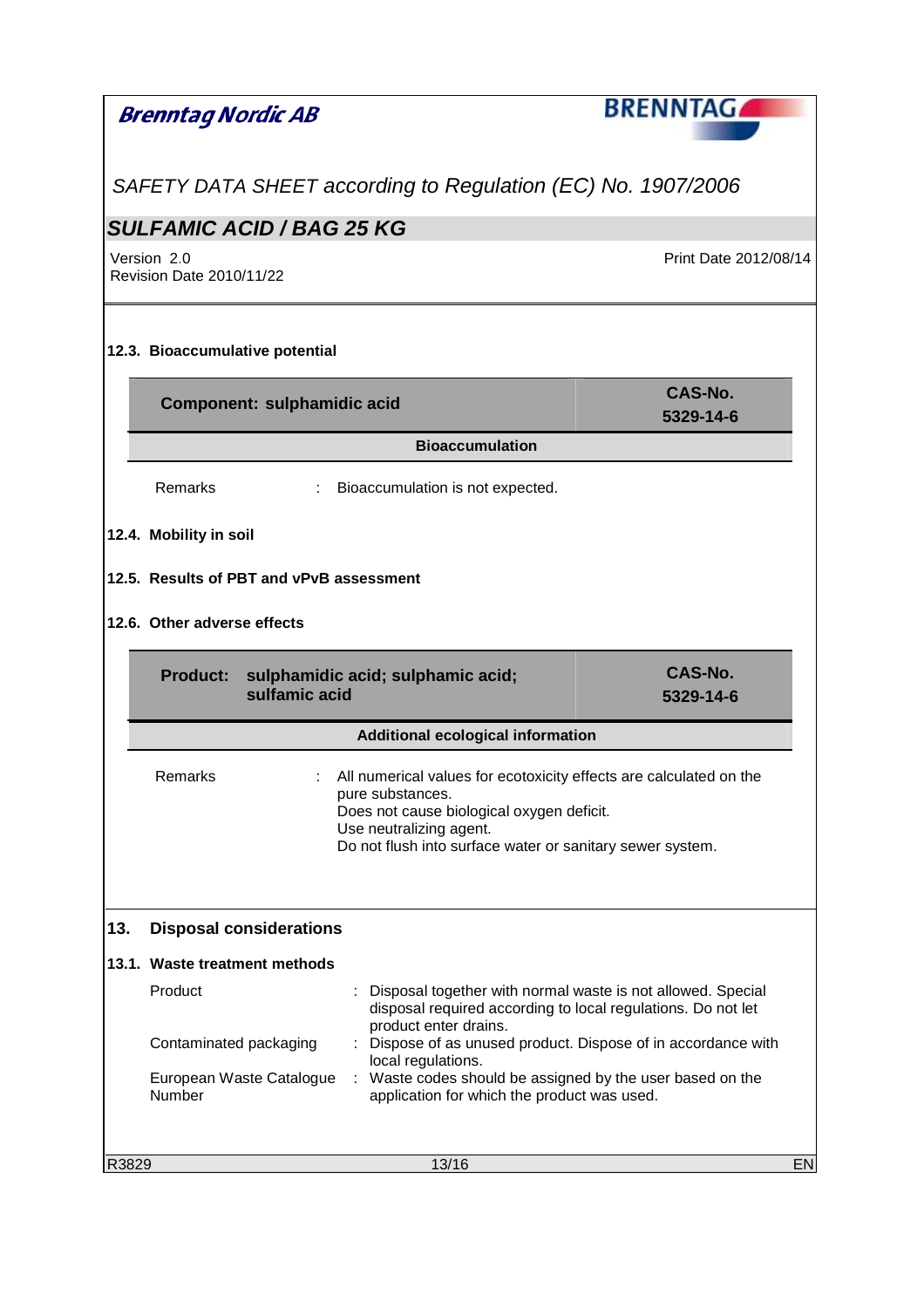| Brenntag Nordic AB                                                                                                                                                                       | <b>BRENNTAGA</b>                 |
|------------------------------------------------------------------------------------------------------------------------------------------------------------------------------------------|----------------------------------|
| SAFETY DATA SHEET according to Regulation (EC) No. 1907/2006                                                                                                                             |                                  |
| <b>SULFAMIC ACID / BAG 25 KG</b>                                                                                                                                                         |                                  |
| Version 2.0<br><b>Revision Date 2010/11/22</b>                                                                                                                                           | Print Date 2012/08/14            |
|                                                                                                                                                                                          |                                  |
| 14.<br><b>Transport information</b>                                                                                                                                                      |                                  |
| 14.1. UN number                                                                                                                                                                          |                                  |
| 2967                                                                                                                                                                                     |                                  |
| 14.2. UN proper shipping name                                                                                                                                                            |                                  |
| <b>ADR</b><br>: SULPHAMIC ACID<br><b>RID</b><br>: SULPHAMIC ACID<br><b>IMDG</b><br>: SULPHAMIC ACID                                                                                      |                                  |
| <b>Transport hazard class(es)</b><br>14.3.                                                                                                                                               |                                  |
| <b>ADR-Class</b><br>(Labels; Classification Code; Hazard<br>identification No; Tunnel restriction code)                                                                                  | $\therefore$ 8<br>8; C2; 80; (E) |
| <b>RID-Class</b><br>(Labels; Classification Code; Hazard<br>identification No)                                                                                                           | $\therefore$ 8<br>8; C2; 80      |
| <b>IMDG-Class</b><br>(Labels; EmS)                                                                                                                                                       | $\therefore$ 8<br>8; F-A, S-B    |
| 14.4. Packaging group                                                                                                                                                                    |                                  |
| <b>ADR</b><br>$\pm$ 111                                                                                                                                                                  |                                  |
| <b>RID</b><br>$\pm$ 111                                                                                                                                                                  |                                  |
| $\pm$ 111<br><b>IMDG</b>                                                                                                                                                                 |                                  |
| 14.5. Environmental hazards                                                                                                                                                              |                                  |
| Labeling according to 5.2.1.8 ADR<br>Labeling according to 5.2.1.8 RID<br>Labeling according to 5.2.1.6.3 IMDG<br>Classification as environmentally<br>hazardous according to 2.9.3 IMDG | : no<br>no<br>: no<br>: no       |
| R3829                                                                                                                                                                                    | 14/16<br>EN                      |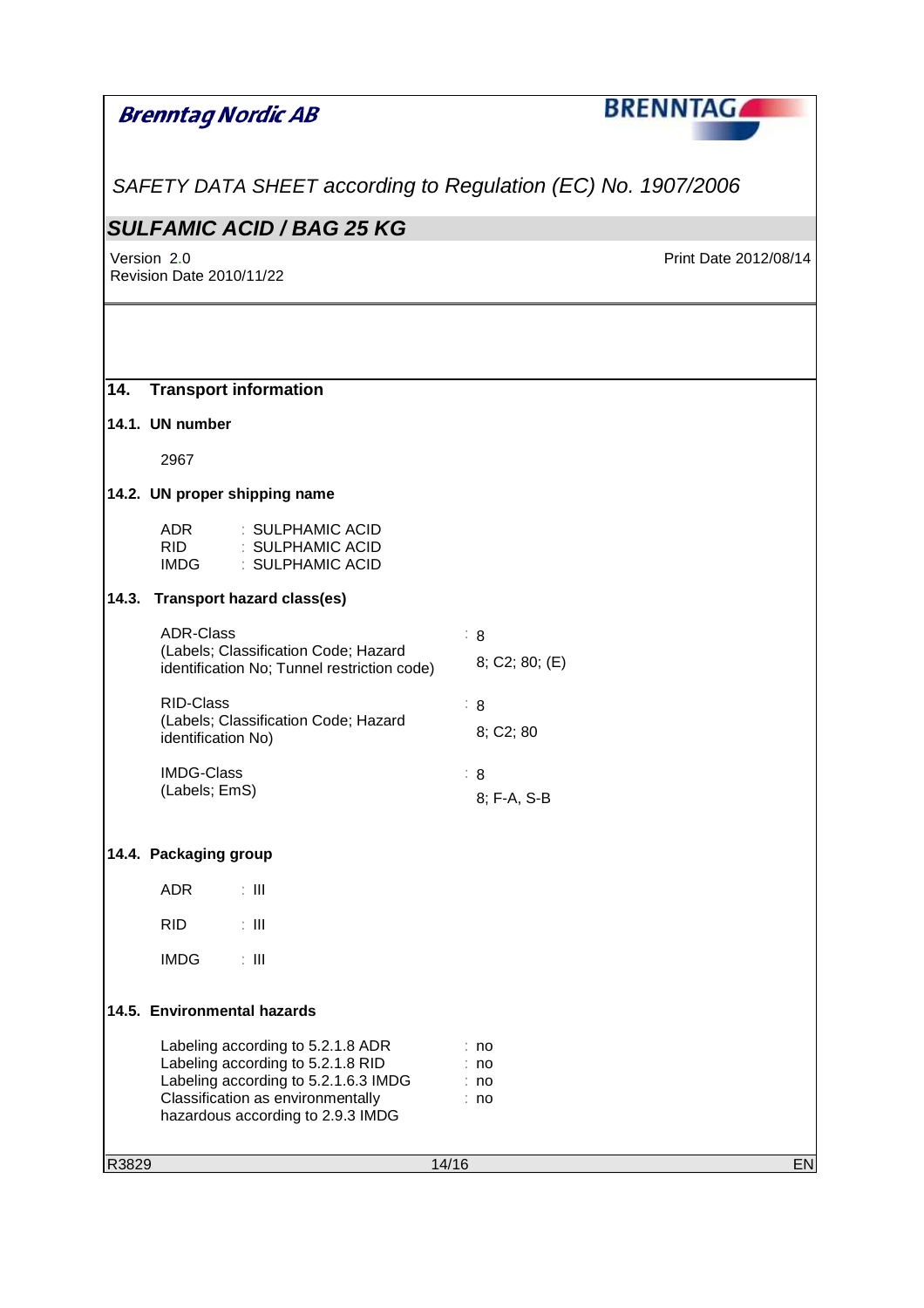|       |                                         |                                                                        | <b>BRENNTAGAL</b>                                                                            |
|-------|-----------------------------------------|------------------------------------------------------------------------|----------------------------------------------------------------------------------------------|
|       | <b>Brenntag Nordic AB</b>               |                                                                        |                                                                                              |
|       |                                         |                                                                        |                                                                                              |
|       |                                         |                                                                        | SAFETY DATA SHEET according to Regulation (EC) No. 1907/2006                                 |
|       |                                         | <b>SULFAMIC ACID / BAG 25 KG</b>                                       |                                                                                              |
|       | Version 2.0<br>Revision Date 2010/11/22 |                                                                        | Print Date 2012/08/14                                                                        |
|       |                                         |                                                                        |                                                                                              |
|       |                                         | Classified as "P" according to 2.10 IMDG                               | : no                                                                                         |
|       |                                         | 14.6. Special precautions for user                                     |                                                                                              |
|       |                                         |                                                                        |                                                                                              |
|       | Not applicable.                         |                                                                        |                                                                                              |
|       |                                         |                                                                        | 14.7. Transport in bulk according to Annex II of MARPOL 73/78 and the IBC Code               |
|       | <b>IMDG</b>                             | : Not applicable.                                                      |                                                                                              |
|       |                                         |                                                                        |                                                                                              |
|       |                                         |                                                                        |                                                                                              |
| 15.   |                                         | <b>Regulatory information</b>                                          |                                                                                              |
|       | mixture                                 |                                                                        | 15.1. Safety, health and environmental regulations/legislation specific for the substance or |
|       |                                         |                                                                        |                                                                                              |
|       |                                         |                                                                        |                                                                                              |
|       |                                         |                                                                        |                                                                                              |
|       |                                         |                                                                        |                                                                                              |
|       | <b>Notification status</b>              |                                                                        |                                                                                              |
|       |                                         | 15.2. Chemical Safety Assessment                                       |                                                                                              |
|       |                                         | Currently we do not have any Information from our supplier about this. |                                                                                              |
|       |                                         |                                                                        |                                                                                              |
| 16.   | <b>Other information</b>                |                                                                        |                                                                                              |
|       |                                         |                                                                        |                                                                                              |
|       |                                         | Full text of R-phrases referred to under sections 2 and 3.             |                                                                                              |
|       | R36/38                                  | Irritating to eyes and skin.                                           |                                                                                              |
|       | <b>R52</b>                              | Harmful to aquatic organisms.                                          |                                                                                              |
|       | <b>R53</b>                              |                                                                        | May cause long-term adverse effects in the aquatic environment.                              |
|       |                                         | Full text of H-Statements referred to under sections 2 and 3.          |                                                                                              |
| R3829 |                                         |                                                                        | 15/16<br><b>EN</b>                                                                           |